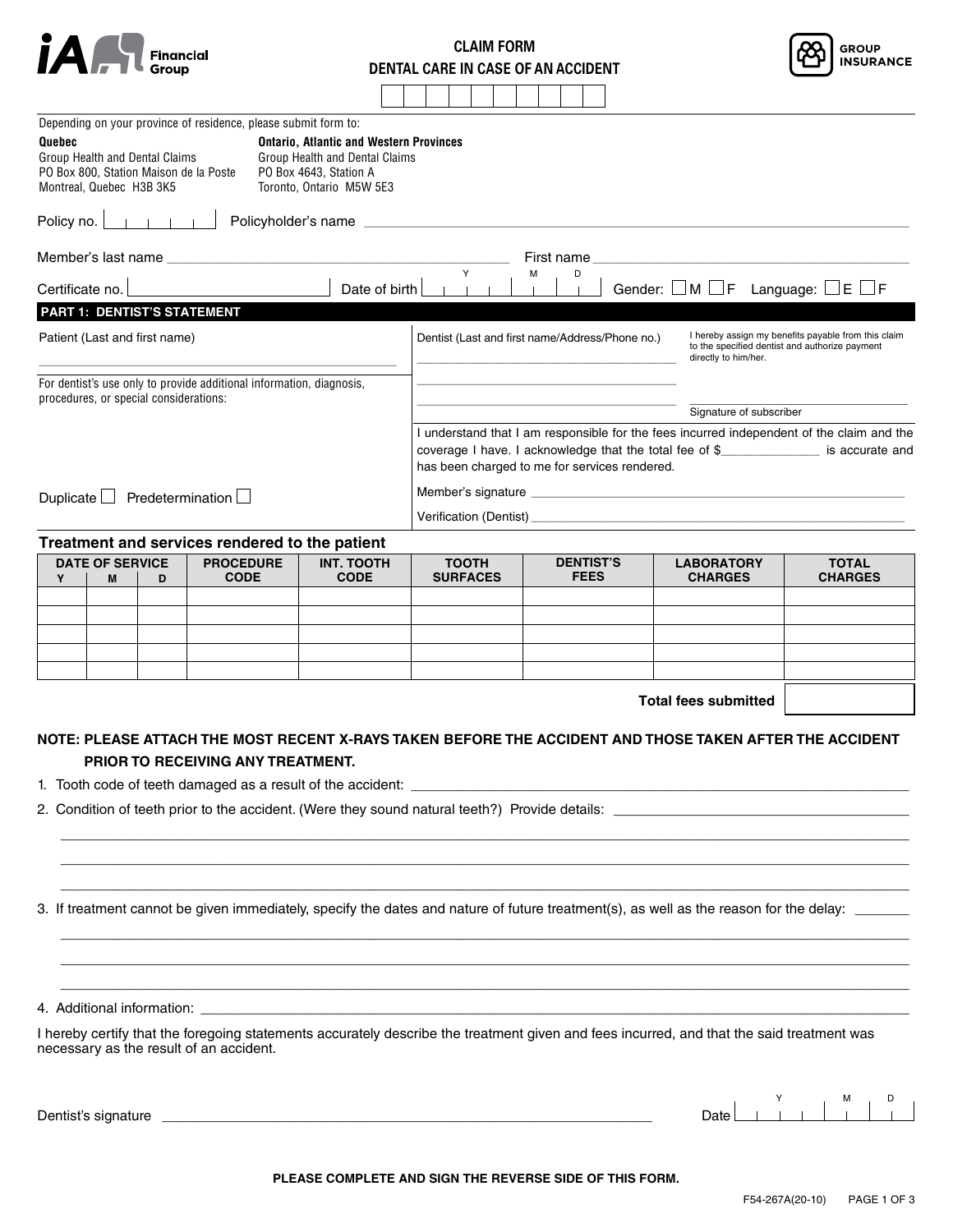| PART 2: MEMBER'S STATEMENT                                                                                                                                                                                                                                                                                                                                                                                                                         |                                                      |
|----------------------------------------------------------------------------------------------------------------------------------------------------------------------------------------------------------------------------------------------------------------------------------------------------------------------------------------------------------------------------------------------------------------------------------------------------|------------------------------------------------------|
| <b>COORDINATION OF BENEFITS</b>                                                                                                                                                                                                                                                                                                                                                                                                                    |                                                      |
| <b>IMPORTANT NOTE:</b><br>If one of your dependents is covered under another plan for medical expense bene t, the expenses incurred by this dependent must rst be submitted to<br>the other insurer. You may subsequently submit a claim for the balance, if applicable, under your plan.<br>The expenses incurred by dependent children must be submitted to the plan of the parent whose birthday comes rst during a calendar year.<br>$\bullet$ |                                                      |
| Are you or your dependents covered by another group plan? $\Box$ No $\Box$ Yes Specify:                                                                                                                                                                                                                                                                                                                                                            |                                                      |
|                                                                                                                                                                                                                                                                                                                                                                                                                                                    |                                                      |
| Coverage: $\Box$ Individual $\Box$ Family                                                                                                                                                                                                                                                                                                                                                                                                          | Y<br>м<br>D<br>Date of birth $\vert$ $\vert$ $\vert$ |
| Y<br>D<br>M<br>Date of birth<br>3. Place accident occurred: example and a series of the series of the series of the series of the series of the series of the series of the series of the series of the series of the series of the series of the series of th                                                                                                                                                                                     |                                                      |
|                                                                                                                                                                                                                                                                                                                                                                                                                                                    |                                                      |

## PART 3: DIRECT DEPOSIT AND NOTIFICATION

| Direct deposit of your health and/or dental claim reimbursements and noti cation of claim processing<br>Complete only when signing up for direct deposit or to update your information.<br>Banking information for direct deposit: |                                                                                                                                                                                                                                                                                  |  |  |  |  |  |  |
|------------------------------------------------------------------------------------------------------------------------------------------------------------------------------------------------------------------------------------|----------------------------------------------------------------------------------------------------------------------------------------------------------------------------------------------------------------------------------------------------------------------------------|--|--|--|--|--|--|
| Account #<br><b>Transit #</b><br>$\mathbf{m}$ Institution $\#$ $\blacksquare$<br>3                                                                                                                                                 | Cheque number (do not write this number).<br>Transit number (5 digits).<br>3.<br>Financial institution number (3 digits).<br>Account number up to 12 digits. The format may vary<br>4.<br>from one nancial institution to another.<br>Indicate all numbers and only the numbers. |  |  |  |  |  |  |
| Email address for notification:                                                                                                                                                                                                    | Personal I                                                                                                                                                                                                                                                                       |  |  |  |  |  |  |
| To receive notifications, you must provide your email address and your banking information.<br>do not want to receive notification                                                                                                 |                                                                                                                                                                                                                                                                                  |  |  |  |  |  |  |

You can view the status and details of your health and/or dental claims via My Client Space (website, at any time. ia.ca/myaccount ), our secure